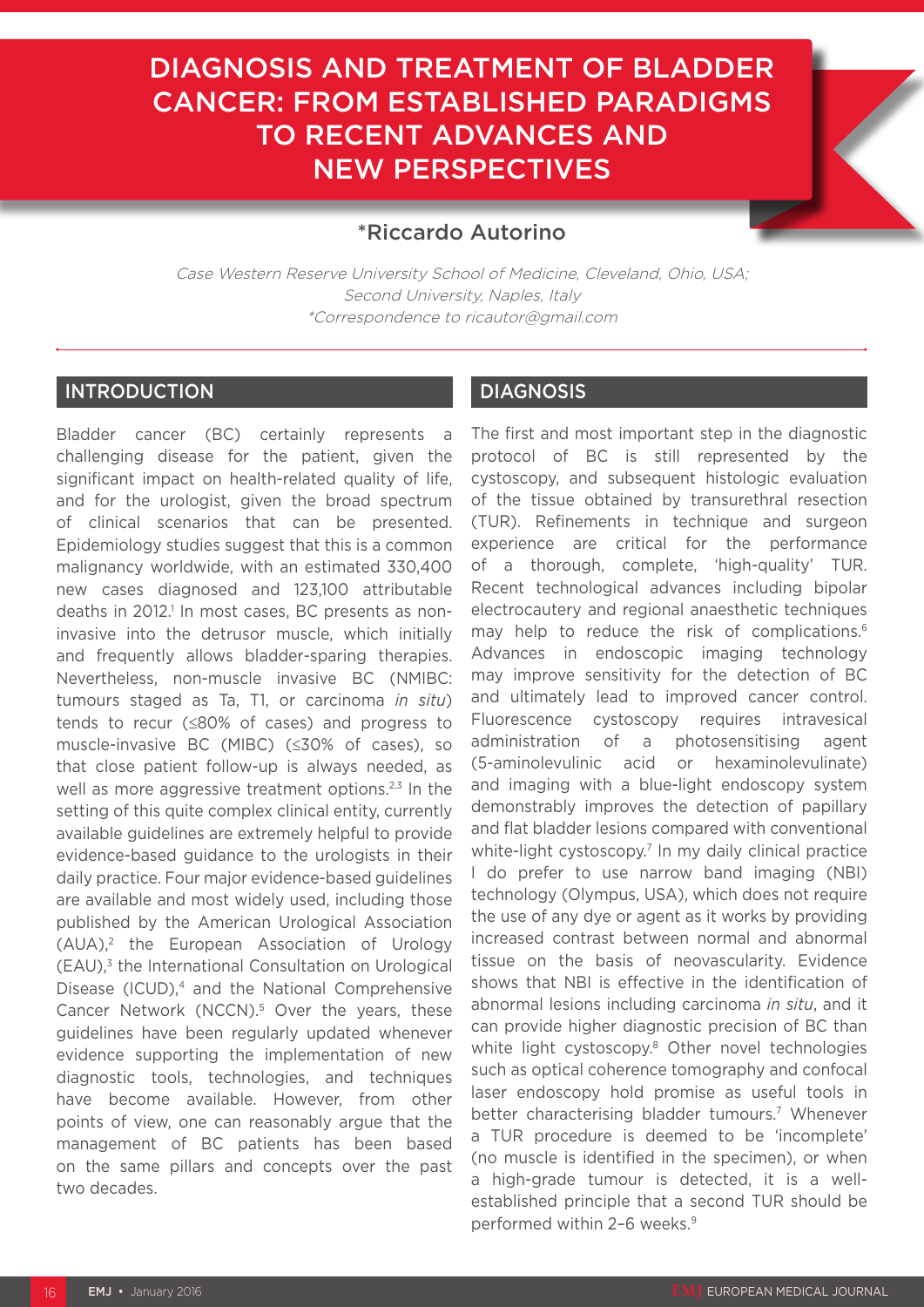Besides endoscopy, another 'traditional' diagnostic tool is represented by urine cytology, which can be useful for the diagnosis of a high-grade tumour. On the other hand, several urine markers have been extensively studied to aid in the diagnosis of BC, and possibly decrease the need for cystoscopy.<sup>10</sup> However, none of these markers, despite having a higher sensitivity, demonstrated a higher specificity than simple urine cytology; this should be considered in addition to the cost associated with the use of these markers. Therefore, their use in daily clinical practice remains to be determined.

#### TREATMENT OF BLADDER CANCER

#### Non-Muscle Invasive Disease

The risks of both recurrence and progression of NMIBC can be estimated for individual patients by using the EORTC scoring system, which is a practical ready-to-use tool to plan further treatment. However, controversies exist regarding this and other available predictive tools.<sup>11</sup> A consolidated concept is that the use of intravesical chemotherapy administered immediately after TUR is likely to reduce the risk of recurrence in NMIBC.12

The stratification of patients into low, intermediate, and high-risk groups is pivotal to determining the adjuvant treatment:<sup>3</sup>

- For low-risk patients, one immediate instillation of chemotherapy is recommended
- For intermediate-risk cases, one immediate instillation of chemotherapy should be followed by 1 year of full-dose Bacillus Calmette-Guérin (BCG) intravesical immunotherapy or by further instillations of chemotherapy for a maximum of 1 year
- In patients with high-risk tumours, full-dose intravesical BCG for 1–3 years is indicated
- In tumours at highest risk of progression and those that are BCG-refractory, radical cystectomy (RC) should be considered

The administration of BCG immunotherapy has certainly become the standard of care for highgrade NMIBC and carcinoma *in situ* in terms of prevention of recurrence and progression. Nevertheless, despite its wide usage over the past two decades and the wide implementation of the standard 6-week induction course, the optimal duration of BCG treatment remains unknown, and should be the subject of further studies.<sup>13</sup>

All guidelines advocate the use of cystoscopy during follow-up of NMIBC:

- In the case of Ta tumours: the AUA2 and the ICUD4 panel do not make recommendations regarding the timing. The EAU3 recommend that patients should have cystoscopy at 3 months. If negative, subsequent cystoscopy is advised 9 months later and then yearly for 5 years (Grade C). No recommendations are made about cytology or imaging. The NCCN panel recommends cystoscopy at 3 months and then at "increasing intervals as appropriate."5 Neither cytology nor upper tract imaging are advocated
- In the case of high-grade Ta, T1, and clinically isolated syndrome (CIS): the EAU recommends cystoscopy and urine cytology at 3 months. If negative, subsequent cystoscopy and cytology should be repeated every 3 months for 2 years, then every 6 months until 5 years, and then yearly. For CIS, the ICUD panel recommends cystoscopy and cytology every 3 months for 2 years, every 4 months in the  $3^{rd}$  year and every 6 months in the  $4<sup>th</sup>$  and  $5<sup>th</sup>$  years, and then yearly. Moreover, the ICUD does recommend "periodic" imaging of the upper urinary tract for patients with CIS. Similarly, the NCCN panel recommends cystoscopy and urine cytology every 3–6 months for 2 years, followed by increasing intervals "as appropriate", and they also recommend to consider upper tract imaging every 1–2 years for high-grade Ta, T1 tumours, and CIS

#### Muscle-Invasive Disease

When BC presents or progresses to muscle invasive disease, there is a major shift in the treatment paradigm, as a more aggressive approach is needed to optimise the oncological outcome. Neoadjuvant chemotherapy followed by RC with bilateral pelvic lymph-node dissection currently represents the standard of care for patients with MIBC.14,15 Timely diagnosis and prompt surgical treatment are keys in the management of MIBC, as multiple studies have shown that a delay in diagnosis or treatment adversely impacts outcomes.<sup>16</sup>

A complete metastatic workup and medical evaluation considering age, nutrition, and performance status are necessary before starting treatment. For patients with T2 disease on TUR, staging studies of the chest, abdomen, and pelvis, including upper-tract evaluation, must be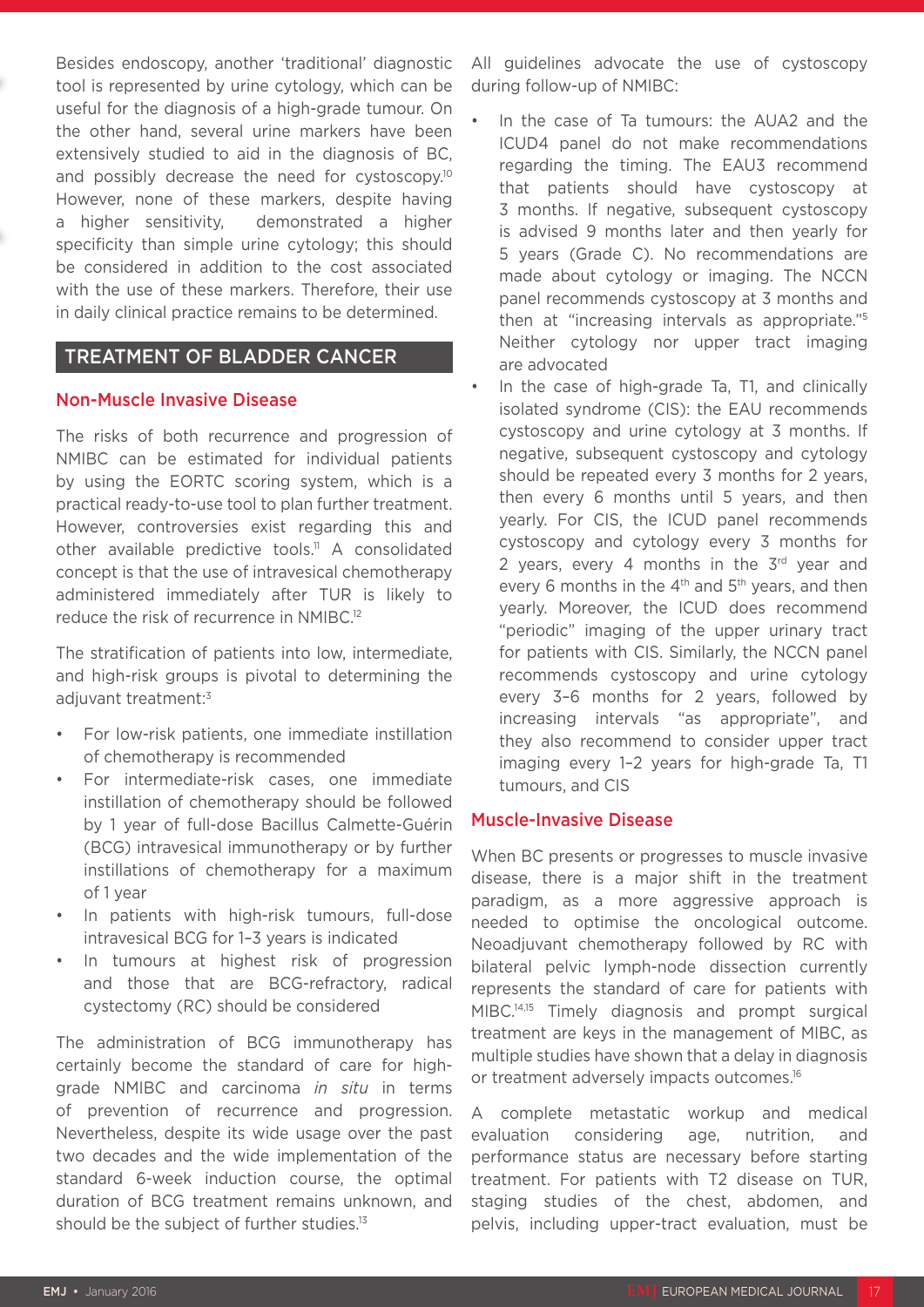performed to rule out metastases. Currently, the gold standard for staging in BC is computed tomography, although more recently multiparametric magnetic resonance imaging and positron-emission tomography imaging have shown promise.<sup>17</sup>

Over the past 5 years, there has been an ongoing discussion with regard to the best surgical approach for RC (open versus robotic), and the optimal extent of lymph-node dissection. With the increasing role of robotic surgery, many centres have adopted robot-assisted RC (RARC), and there has been growing evidence in the literature comparing open RC with RARC. In a recent systematic literature review, Novara et al.<sup>18</sup> found that RARC can be performed safely with acceptable perioperative outcome, although complications are common. Operative time was shorter with RC, whereas RARC may provide some advantages in terms of blood loss and transfusion rates and, more limitedly, for postoperative complication rates. In another recent systematic review, Yuh et al.19 examined oncologic and functional outcomes following RARC from 87 studies, and they concluded that data remain immature. Their cumulative analyses demonstrated that lymph node yields and surgical margin rates are similar between RARC and open RC, but long-term

survival outcomes for RARC are still limited. High volume robotic surgeons are also implementing intracorporeal urinary diversion following RARC,<sup>20</sup> and the debate in this field is still ongoing as data are maturing. Besides the surgical technique, innovations have also been implemented in the perioperative management of BC patients undergoing RC. Several enhanced recovery protocols have been developed with the aim of expediting bowel function recovery and shortening hospital stay after RC and urinary diversion.<sup>21</sup> Last but not least, the role of systemic chemotherapy represents another field of ongoing debate. Despite available evidence supporting its role as standard of care for MIBC, neoadjuvant chemotherapy remains underused, and strategies to fill this gap should be investigated.<sup>22</sup>

#### CONCLUSIONS

BC represents an exciting field of clinical research, as many questions remain unanswered, and diagnosis and treatment of the disease remain suboptimal. Recent innovations might pave the way for future paradigm shifts in the management of this very challenging multifaceted disease. As clinicians and investigators, it is our role to stay tuned and updated with the ultimate aim of providing the best care to our patients.

#### REFERENCES

1. Torre LA et al. Global cancer statistics, 2012. CA Cancer J Clin. 2015;65(2):87-108. 2. Hall MC et al. Guideline for the Management of Nonmuscle Invasive Bladder Cancer (Stages Ta, T1, and Tis): 2007 Update. J Urol. 2007;178(6): 2314-30.

3. Babjuk M et al. EAU guidelines on nonmuscle-invasive urothelial carcinoma of the bladder: Update 2013. Eur Urol. 2013;64(4):639-53.

4. Burger M et al. ICUD-EAU International Consultation on Bladder Cancer 2012: Non-muscle-invasive urothelial carcinoma of the bladder. Eur Urol. 2013;63(1): 36-44.

5. Clark PE et al. Bladder cancer. J Natl Compr Cancer Netw. 2013;11(4):446–75.

6. Richards KA et al. The importance of transurethral resection of bladder tumor in the management of nonmuscle invasive bladder cancer: a systematic review of novel technologies. J Urol. 2014;191(6):1655-64.

7. Lerner SP, Goh A. Novel endoscopic diagnosis for bladder cancer. Cancer. 2015;121(2):169-78.

8. Zheng C et al. Narrow band imaging diagnosis of bladder cancer: systematic review and meta-analysis. BJU Int. 2012;110(11 Pt B):E680-7.

9. Dalbagni G. Bladder cancer: Restaging TUR reduces recurrence and progression risk. Nat Rev Urol. 2010;7(12):649-50.

10. Xylinas E et al. Urine markers for detection and surveillance of bladder cancer. Urol Oncol. 2014;32(3):222-9.

11. Xylinas E et al. Accuracy of the EORTC risk tables and of the CUETO scoring model to predict outcomes in non-muscleinvasive urothelial carcinoma of the bladder. Br J Cancer. 2013;109(6):1460-6.

12. Perlis N et al. Immediate posttransurethral resection of bladder tumor intravesical chemotherapy prevents non-muscle-invasive bladder cancer recurrences: an updated meta-analysis on 2548 patients and quality-of-evidence review. Eur Urol. 2013;64(3):421-30.

13. Ehdaie B et al. Maintenance bacillus Calmette-Guérin treatment of nonmuscle-invasive bladder cancer: a critical evaluation of the evidence. Eur Urol. 2013;64(4):579-85.

14. Gakis G et al. ICUD-EAU International Consultation on Bladder Cancer 2012: Radical cystectomy and bladder preservation for muscle-invasive urothelial carcinoma of the bladder. Eur Urol. 2013;63(1):45-57.

15. Sternberg CN et al. ICUD-EAU International Consultation on Bladder Cancer 2012: Chemotherapy for urothelial carcinoma-neoadjuvant and adjuvant settings. Eur Urol. 2013;63(1):58-66.

16. Hollenbeck BK et al. Delays in diagnosis and bladder cancer mortality. Cancer. 2010;116:5235–42.

17. McKibben MJ, Woods ME. Preoperative imaging for staging bladder cancer. Curr Urol Rep. 2015;16(4):22.

18. Novara G et al. Systematic review and cumulative analysis of perioperative outcomes and complications after robotassisted radical cystectomy. Eur Urol. 2015;67(3):376-401.

19. Yuh B et al. Systematic review and cumulative analysis of oncologic